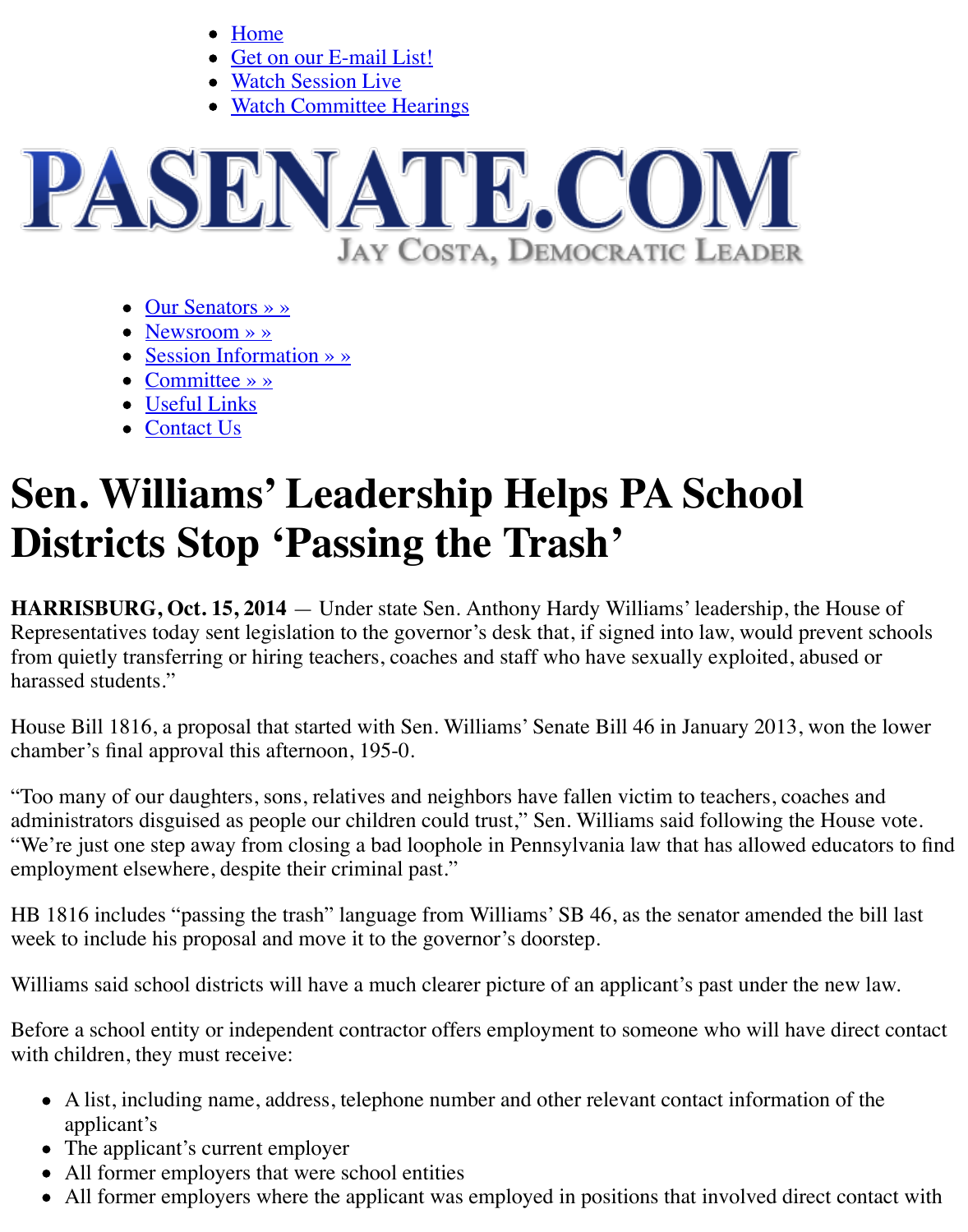- agency, law enforcement agency or child protective services agency
- Has ever been disciplined, discharged, non-renewed or asked to resign from employmen from or otherwise separated from any employment while allegations of abuse or sexual misconductors. were pending or under investigation
- Has ever had a license, professional license or certificate suspended, surrendered or revo allegations of abuse or sexual misconduct were pending or under investigation

"Any teacher, coach or administrator who lies about their past can rest assured that you, one day caught," Williams said. "And, when you are caught and held to public scrutiny, you will lose y denied employment and will be turned over to the police.

"Our children go to school to learn, grow and become productive human beings; the friends, ne community leaders who we look to to lead us forward.

"The adults they entrust to help them get to those pivotal moments in life should never be allow halls of our schools and darken the dreams of innocent students.

"This has been a long legislative journey. I am grateful for the help of so many Democrats and both chambers to get us to this point, and I am looking forward to Gov. Corbett's consideration of this law so schools everywhere will be able to stop passing the trash," Williams said.

Sen. Williams also thanked the president of the national SESAME group, Terri Miller; teacher and author Andrea Clemens; Dr. Chester Kent, a member of the SESAME Advisory Board and western PA school district superintendent; and Lebanon County District Attorney Dave Arnold treasurer the PA District Attorneys Association.

###

Follow state Sen. Anthony H. Williams via **Facebook**, Twitter, YouTube and his website.

## **Stay Connected**





## **Search Site**